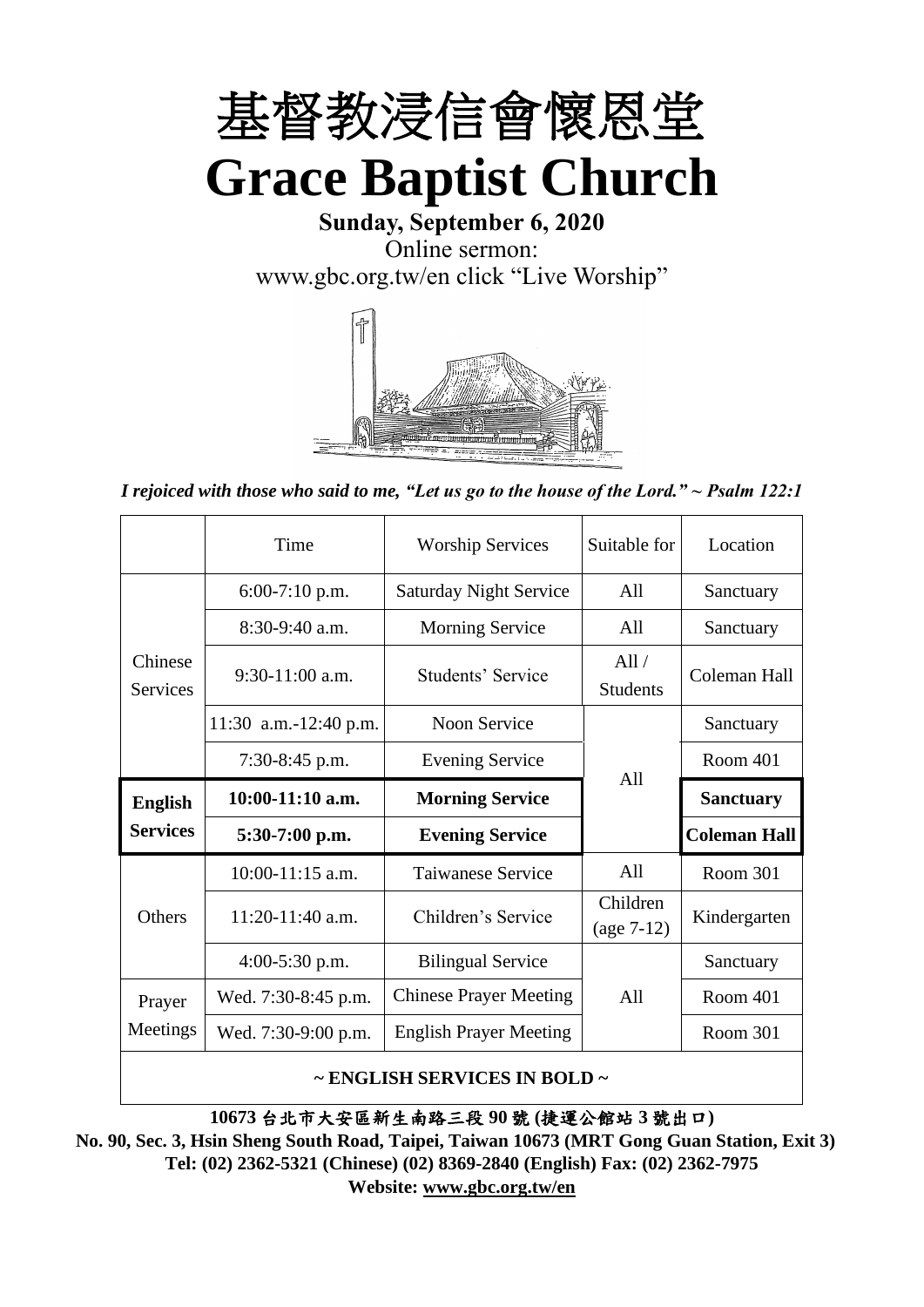#### **Welcome to Grace Baptist Church English Congregation. Thank you for choosing to worship with us and celebrate the glory of our Lord.**

|                                          | Morning Worship Service - 10:00 a.m.                                                                            |                                |
|------------------------------------------|-----------------------------------------------------------------------------------------------------------------|--------------------------------|
|                                          | Sunday, September 6, 2020 (Sanctuary)                                                                           |                                |
| Prelude<br>Greeting/Prayer               |                                                                                                                 | Catherine Liu<br>Michael Huang |
| Worship through Music                    | "Praise to the Lord, the Almighty" - $\#I$                                                                      |                                |
| <b>Pastoral Prayer</b>                   |                                                                                                                 | <b>Pastor Nick Brideson</b>    |
| Worship through Music                    | "You Are My Hiding Place" - #125<br>"As the Deer" - #554                                                        | Michael Huang                  |
| <b>Offertory Prayer</b>                  |                                                                                                                 | Paul Han                       |
| Tithes and Offerings/Special Music       | "Crown Him with Many Crowns<br>/Lead on, O King Eternal"                                                        | Chadwick Wu;<br>Thomas Guo     |
| Doxology                                 |                                                                                                                 |                                |
| Lord's Supper                            |                                                                                                                 |                                |
| Missions Offering<br>Pray for Our Church |                                                                                                                 | Minister Priscilla Liao        |
| <b>Scripture Reading</b>                 | Exodus 20:1-6                                                                                                   |                                |
| Message                                  | Place God First                                                                                                 | <b>Pastor Nick Brideson</b>    |
| <b>Response Song</b>                     | "Be Thou My Vision" - #83                                                                                       |                                |
| <b>Benediction</b>                       |                                                                                                                 |                                |
| Welcome                                  |                                                                                                                 |                                |
| Closing Song                             | "As the Lord Is with Us"                                                                                        | Michael Huang                  |
| Postlude<br>Wear a mask                  |                                                                                                                 | Catherine Liu                  |
| before entering                          | Nursery care is available in the "Cry Room" at the back of the Sanctuary<br>during the Morning Worship Service. |                                |
| the Cry Room.                            |                                                                                                                 |                                |
|                                          |                                                                                                                 |                                |
|                                          | Evening Worship Service - 5:30 p.m.                                                                             |                                |
| Prelude                                  | Sunday, September 6, 2020 (Coleman Hall)                                                                        | Vicky Lin                      |
| Prayer                                   |                                                                                                                 | Minister Kevin Wang, Leader    |
| Worship through Music                    | "Yet Not I But through Christ in Me"                                                                            |                                |
| Greeting                                 |                                                                                                                 | Minister Priscilla Liao        |
| Pastoral Prayer                          |                                                                                                                 | <b>Pastor Nick Brideson</b>    |
| Worship through Music                    | "Wonderful Maker"                                                                                               | Minister Kevin Wang, Leader    |
|                                          | "Cornerstone"<br>"Knowing You"                                                                                  |                                |
| <b>Offertory Prayer</b>                  |                                                                                                                 | <b>Grant Burgess</b>           |
| Tithes and Offerings                     |                                                                                                                 |                                |
| Lord's Supper                            |                                                                                                                 |                                |
| <b>Missions Offering</b>                 |                                                                                                                 |                                |
| Pray for Our Church                      | Exodus 20:1-6                                                                                                   | Minister Priscilla Liao        |
| <b>Scripture Reading</b><br>Message      | Place God First                                                                                                 | <b>Pastor Nick Brideson</b>    |
| <b>Response Song</b>                     | "Great Is Thy Faithfulness"                                                                                     |                                |
| <b>Closing Prayer</b>                    |                                                                                                                 |                                |
| Welcome                                  |                                                                                                                 |                                |
| <b>Closing Song</b>                      | "Yet Not I But through Christ in Me" Minister Kevin Wang, Leader                                                |                                |
| Postlude                                 |                                                                                                                 | Vicky Lin                      |

To achieve this, we aim:

- ⚫ To become a house of prayer
- ⚫ Through prayer, to build the body of Christ
- ⚫ From the body, to do the work of mission in Taipei, Taiwan, and neighboring countries *"but you will receive power when the Holy Spirit has come upon you; and you shall be My witnesses both in Jerusalem, and in all Judea and Samaria, and even to the remotest part of the earth." -* Acts 1:8 (NASB)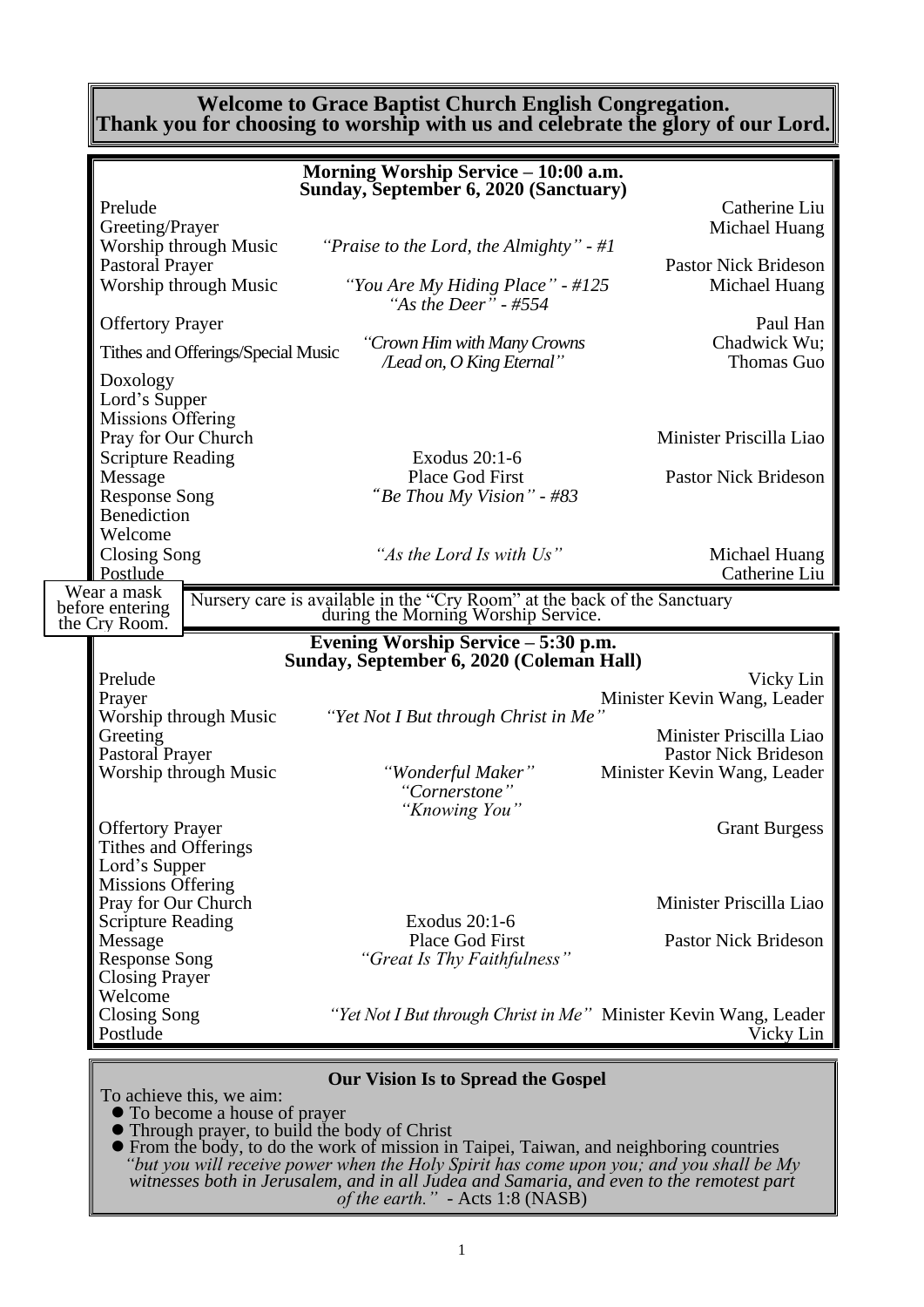## **Sermon Topic: Place God First Scripture: Exodus 20:1-6**

#### **Speaker: Pastor Nick Brideson September 6, 2020**

#### **Scripture: Exodus 20:1-6 (NASB)**

<sup>1</sup> Then God spoke all these words, saying,

 $2$  "I am the LORD your God, who brought you out of the land of Egypt, out of the house of slavery .

<sup>3</sup> "You shall have no other gods before Me.

<sup>4</sup> "You shall not make for yourself an idol, or any likeness of what is in heaven above or on the earth beneath or in the water under the earth. <sup>5</sup> "You shall not worship them or serve them; for I, the LORD your God, am a jealous God, visiting the iniquity of the fathers on the children, on the third and the fourth generations of those who hate Me,  $<sup>6</sup>$  but showing</sup> lovingkindness to thousands, to those who love Me and keep My commandments.

**Notes:**



# **Sermon Next Sunday,** *September 13***:**

| <b>Speaker</b>                                                                                                                           | <b>Topic</b> | <b>Bible Text</b>    |  |
|------------------------------------------------------------------------------------------------------------------------------------------|--------------|----------------------|--|
| <b>Pastor Nick Brideson</b>                                                                                                              | Honor God    | Exodus 20; Psalm 145 |  |
| Study the Bible text ahead and you will get more from the sermon.<br>You are welcome to join one of the Sunday classes listed on page 6. |              |                      |  |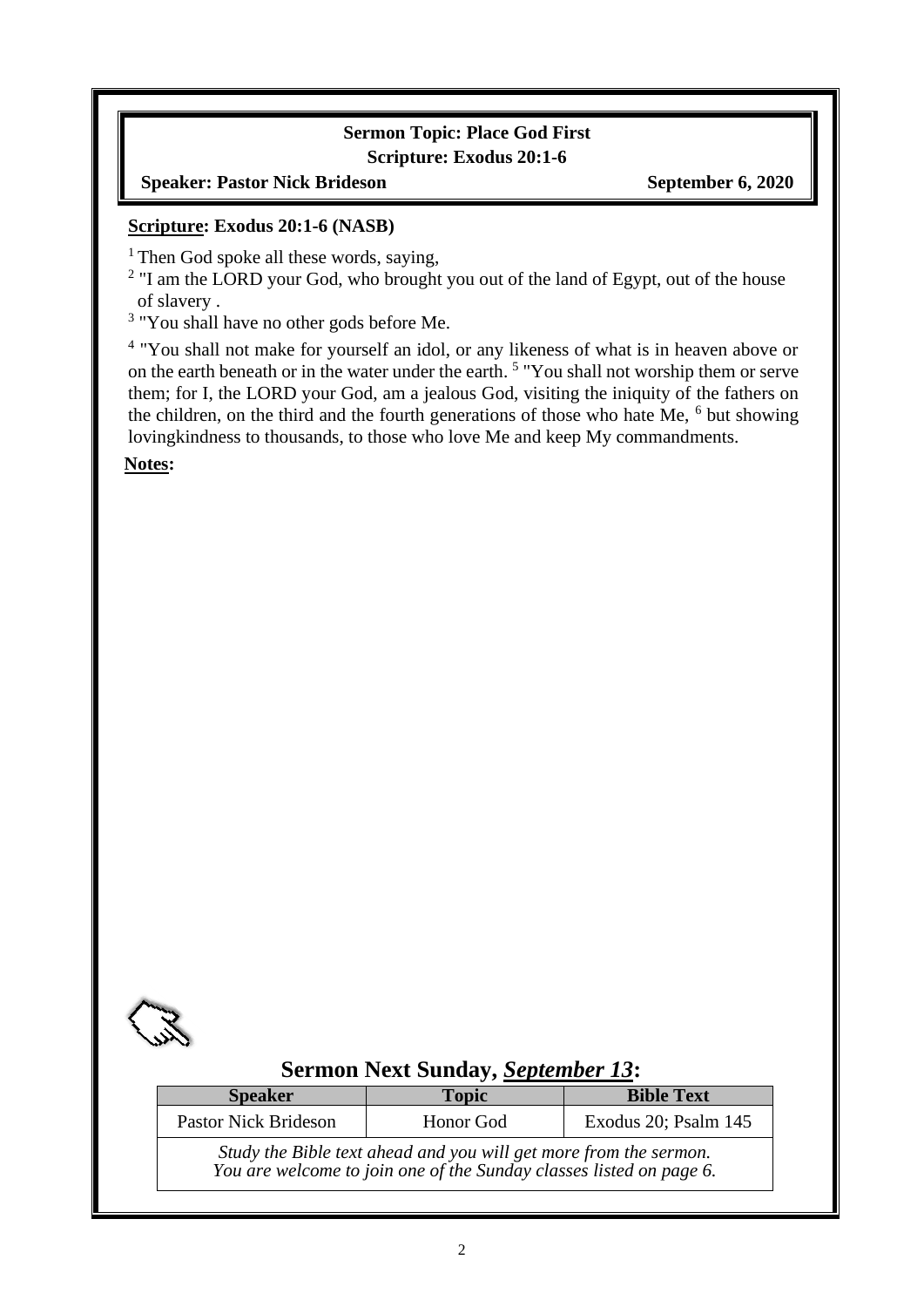# **Wednesday Night Prayer Meeting**

*"My house shall be called a house of prayer" (Matthew 21:13)*

Let us be a church of prayer. Come and pray with brothers and sisters in Christ 7:30 - 9:00 p.m. every Wednesday in Room 301. Go directly to the physical Prayer Meeting or email Minister Priscilla (priscilla@gbc.org.tw) for how to join the Zoom Prayer Meeting. Email prayer requests to Minister Priscilla.

Prayer Focus for this coming Wednesday: *Church Ministry*

## **English Congregation Survey**

To help with planning for the English Congregation, we would like to take an English Congregation survey.

*If you didn't fill out the survey last Sunday, please fill it out today.*

#### **Young Adults Fellowship Next Meeting: This Saturday, September 12**

The Fellowship is for young adults from the age of 20- 35 to study God's Word and grow together. It meets on 2<sup>nd</sup> and 4<sup>th</sup> Saturdays from 10:30 a.m. to 12:00 p.m. in WanFu 22 (next to GBC building). Please join the Fellowship directly this Saturday, September 12. Contact Minister Kevin Wang at kevin@gbc.org.tw if you need more information.

# **New Members' Class**

**COVID-19 Precautions**



If you are interested in becoming a member of GBC, or in applying for baptism on *October 25*, you need to attend a New Members' Class.

The New Members' class is on September 20, from 3:00 to 4:00 p.m. in Room 307.

It is a one-time only class and is currently held every 3 months. Please go directly to the class and bring ONE 2-inch ID picture for the registration form. During that class, we will talk about what it means to be a member of Grace Baptist Church, what we believe, our church strategy and our purpose.

## **Precautions inside GBC:**

★ Wearing a mask to cover the nose and mouth is required inside GBC. If you are not able to wear a mask, you are invited to join worship online.

- Temperatures will be taken when you enter GBC. (Please enter through GBC front door. Back door is for exit only.)
- No buffet-style food in groups/meetings inside GBC (Only lunch boxes or food in sealed packages. Drinks must be in individual containers.)
- Fill out the seating form when joining a worship service. (Family members can sit together and fill out one form with one seat number to include all members.)
- Take your bulletin home or put it in boxes marked "Bulletin RECYLE".
- No one should attend GBC who has been out of Taiwan in the last 2 weeks.
- See a doctor if you have a fever and cough.

#### **General Precautions:**

The government asks ALL people to NOT travel overseas. ALL people who arrive in Taiwan from overseas MUST self-quarantine for 14 days. During your quarantine, GBC welcomes you to join our worship via the Internet.

All meetings should keep an attendance record. The leader should keep the record for at least one month in case it is needed.

Please enter GBC through the front

door. GBC back door is for *exit* only. The gate from the coffee deck (next to the sushi restaurant) will be open for people leaving GBC immediately after the morning service.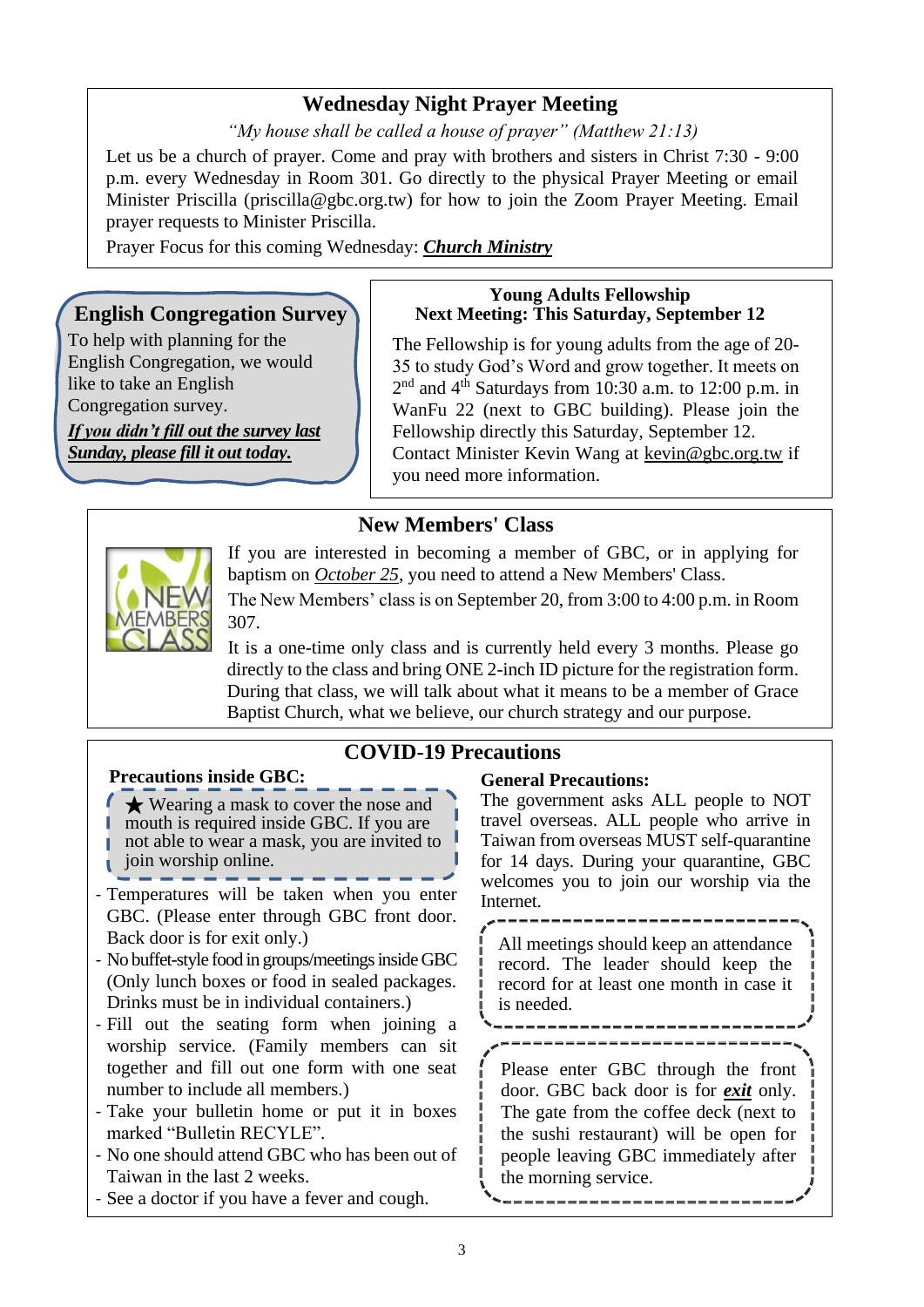# **Bible Studies for Life: Fall Season Starts TODAY**



Whether you are young or old, if you follow Jesus, you are a disciple.

But the quality of your discipleship isn't measured by how well you can answer questions. Discipleship is about being transformed into the likeness of Jesus. And transformation starts in the Word.

That's why *Bible Studies for Life* is carefully crafted to help kids, students, and adults purposefully become more like Jesus every day.

9:00 a.m. Mount of Olives (Take the stairs by the front desk,  $2.5<sup>th</sup>$  floor) 11:30 a.m. Room B05 Room B03 – *in Bahasa* Room B04 WanFu 20-Classroom A WanFu 20-Classroom C 2:30 p.m. Room 306

(13 sessions: on Sundays from TODAY to November 29)

We have seven *Bible Studies for Life* classes available. Please check classroom information listed here and join one of the classes directly.

## **Scholarship Donation-Collected by GBC Scholarship Committee**

GBC provides scholarship to our young brothers and sisters who are still in school. GBC also provides grants to non-Christian students in need, so their efforts may be encouraged. Offering receipts will be provided. If you feel that the Lord calls you to give to this cause, please contact:

- Anita Chen (if you speak Chinese) at [anita@gbc.org.tw](mailto:anita@gbc.org.tw)
- SueJenny Hsu (if you can not spead Chinese) at suejenny@gbc.org.tw

## **Sunday School Children's Teachers Needed**

**AWANA:** AWANA is our children's Sunday School ministry for children from kindergarten, age  $5 \times \text{H}$ ), to Grade 6. If you are a registered GBC member with a heart to serve children, please contact Ming at [minglai88@gmail.com.](mailto:minglai88@gmail.com)

**Preschool:** English Preschool Class is looking for teachers and assistants who can sing songs and tell Bible stories to children age 3-5. The class meets every Sunday from 11:40 a.m. to 12:40 p.m. Training will be provided. If you are a registered GBC member who has a heart for children's ministry, please contact Joanna Peng at Joanna1285@hotmail.com.

# **Christianity 101**

Christianity 101 (10 classes) prepares participants for baptism by introducing them to the basics of Christianity. Candidates for baptism must complete this class before being baptized. It meets on Sundays from 11:30 a.m. to 12:30 p.m. in the Mount of Olives Room. (Take the stairs by the front desk, 2.5th floor.)

# **Using GBC Classrooms**

To be fair to the many groups wanting to use rooms in GBC on Sundays and during the week, please be aware that rooms must be reserved in advance. Room bookings can be made through one of the secretaries after approval is given by GBC leadership for the room booking. Priority for room booking is given to GBC activities, such as BTUs, Sunday school, Community classes and GBC ministries. Please do not use rooms that are currently unoccupied unless the room has been reserved for your use.

#### **After using each room, please:**

- clean the table, tidy the room, and take out the trash
- put down the curtain/blinds, and turn off the AC and the lights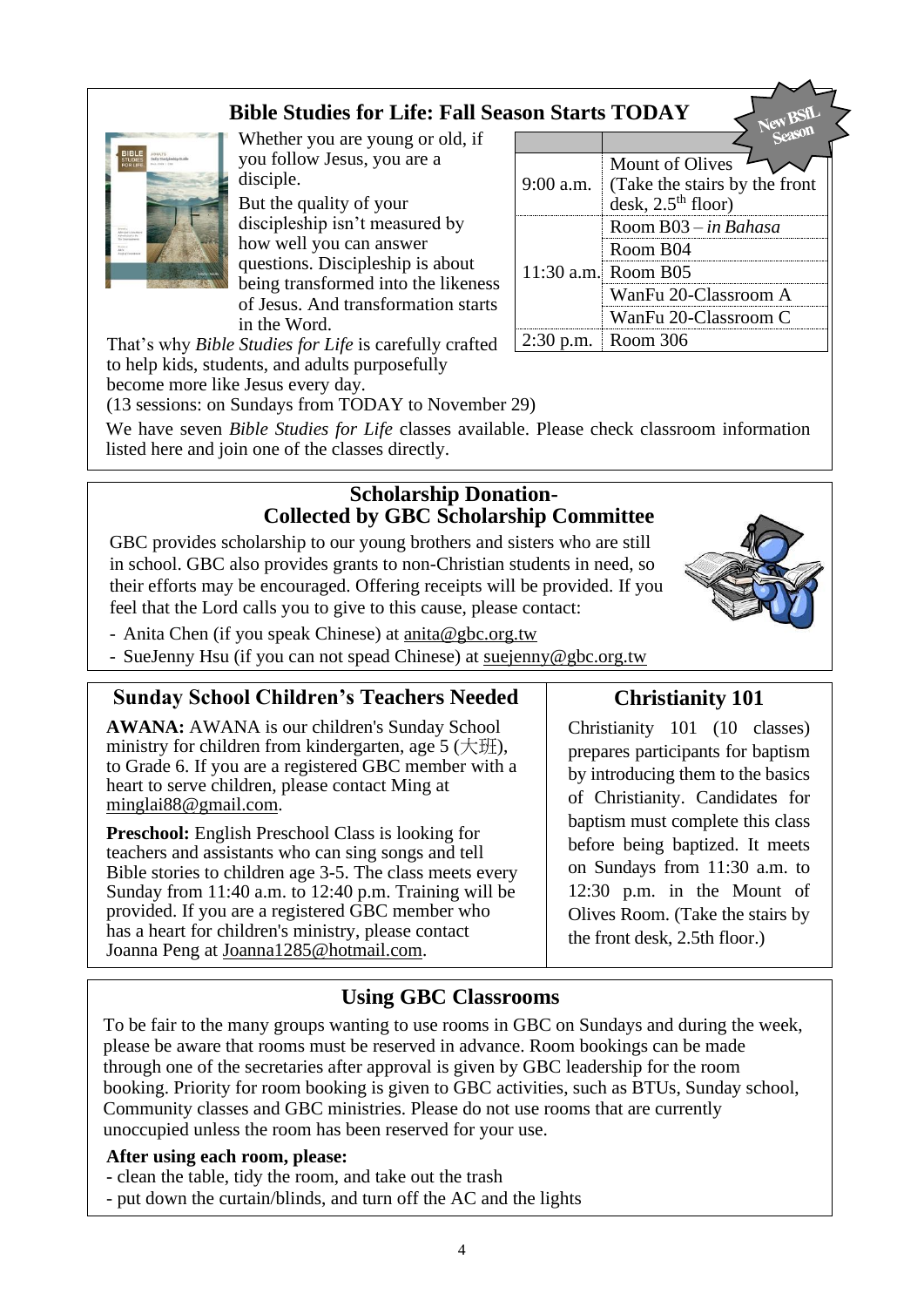# **Mabuhay Fellowship**

Today, September 6, at 2 p.m. in Basement Room B05, the Mabuhay Fellowship will have a prayer meeting.



On September 20, Minister Kevin will speak on *"Knowing God's Will"*. September birthday celebrations will follow his talk. Please plan on joining us then also. All are welcome!

The Mabuhay Fellowship comprises Filipinos aiming to share God's love and light through worship, prayer, Bible study, fellowship, gospel sharing, ministry, and more.

■ Bible Studies for Life Class in Bahasa: This class meets from 11:30 a.m. in Room B03. People coming from all nationalities who speak Bahasa are welcome. Please go to the class directly if you are interested in joining. Questions? Please contact the leader, Maria Sagita, at sagitamaria@gmail.com.

■ **Evergreen Bilingual Fellowship** meets every Saturday night from 6:00 to 8:00 p.m. in GBC Room 401. To join please email Winnie Liang: [wistlesliang@hotmail.com.](mailto:wistlesliang@hotmail.com)

| <b>English Congregation Leagers</b>                                                                             |                                                 |                         |                                                |                                           |                                                            |
|-----------------------------------------------------------------------------------------------------------------|-------------------------------------------------|-------------------------|------------------------------------------------|-------------------------------------------|------------------------------------------------------------|
|                                                                                                                 |                                                 |                         | <b>English Pastor: Nick Brideson</b>           |                                           |                                                            |
| <b>Pastor Nick Brideson</b>                                                                                     |                                                 | Minister Priscilla Liao |                                                | Minister Kevin Wang                       |                                                            |
| <b>Adult Education</b><br>/Mission                                                                              | AM Worship                                      |                         | Children's<br>Education/Caring                 | PM Worship                                | Youth/Fellowship                                           |
| <b>Adult Education</b>                                                                                          | <b>Morning Music</b>                            |                         | <b>Cryroom Children's</b>                      | <b>Evening Music Team</b>                 | <b>Trinity Youth</b>                                       |
| <b>Nick Brideson</b>                                                                                            | Cherrie Gow Lim                                 |                         | <b>Care Ministry</b>                           | Alex Chen                                 | (Grade 7 and above)                                        |
| nick@gbc.org.tw                                                                                                 | cvgow@yahoo.com                                 |                         | Abby Tu                                        | gbceworshipteam@gmail.com Grant & Kirsten |                                                            |
| <b>Foreign Mission:</b>                                                                                         | <b>Morning Greeters</b>                         |                         | abbbytu@gmail.com                              | <b>Evening Greeters</b>                   | <b>Burgess</b>                                             |
| <b>Medical/Dental Team</b>                                                                                      | Chien Ferng                                     |                         | Preschool                                      | Vicky Kuo                                 | grantburgess@live.co.za                                    |
| Armand Lim                                                                                                      | cferng@gmail.com                                |                         | Joanna Peng                                    | asiaglobe999@gmail.com                    | <b>Mabuhay Fellowship</b>                                  |
| rmanlim@yahoo.com                                                                                               | <b>Adult Choir</b>                              |                         | Joanna1285@hotmail.com                         | <b>Evening Multimedia</b>                 | Ava Zamora                                                 |
| <b>VBS</b> Team                                                                                                 | <b>Hand Bell Choir</b>                          |                         | <b>AWANA Spark Group</b>                       | <b>Jusak Tandean</b>                      | avazam@yahoo.com                                           |
| Priscilla Liao                                                                                                  | Juliet Jao                                      |                         | Crystal Turner                                 | jtandean@yahoo.com                        | <b>Young Adults</b>                                        |
| priscilla@gbc.org.tw                                                                                            | lenyinjao@gmail.com                             |                         | elisayeh@yahoo.com                             | <b>Evening Tea / Baptism</b>              | Fellowship                                                 |
| <b>Taiwan Mission:</b>                                                                                          | <b>Hallel Singers</b>                           |                         | <b>AWANA T&amp;T Group</b>                     | <b>Celebration Fellowship</b>             | Kevin Wang                                                 |
| <b>TaiTung Team</b>                                                                                             | Cherrie Gow Lim                                 |                         | Ming Lai                                       | Michelle Cheng                            | kavin@gbc.org.tw                                           |
| Cherrie Gow Lim                                                                                                 | cvgow@yahoo.com                                 |                         | minglai88@gmail.com                            | yealincheng@yahoo.com                     | <b>Small Groups</b>                                        |
| cvgow@yahoo.com                                                                                                 | <b>Morning Fellowship Tea</b>                   |                         | <b>Prayer Ministry</b>                         | <b>Baptism Support</b>                    | - Youth                                                    |
| <b>Orphanage Ministry</b>                                                                                       | Yuri Shih                                       |                         | Priscilla Liao                                 | Aline Kao                                 | - Students                                                 |
| Julie Chen                                                                                                      | yuchen phone@hotmail.com priscilla@gbc.org.tw   |                         |                                                | aline@gbc.org.tw                          | - Parenting                                                |
| yuling0914@gmail.com                                                                                            | <b>Morning Multimedia</b>                       |                         | <b>Hospital Visitation</b>                     |                                           | - Family                                                   |
|                                                                                                                 | Vicky Lin                                       |                         | Amanda Lou                                     |                                           |                                                            |
|                                                                                                                 | gbcmorningmedia@gmail.com  lou.amanda@gmail.com |                         |                                                |                                           |                                                            |
|                                                                                                                 |                                                 |                         |                                                |                                           |                                                            |
|                                                                                                                 |                                                 |                         | <b>Small Groups</b><br>- Women                 |                                           |                                                            |
|                                                                                                                 |                                                 |                         | - General                                      |                                           |                                                            |
|                                                                                                                 |                                                 |                         | - Ministry                                     |                                           |                                                            |
|                                                                                                                 |                                                 |                         |                                                |                                           |                                                            |
| <b>Secretarial staff</b><br>SueJenny Hsu<br>Stella Chen (part-time)<br>suejenny@gbc.org.tw<br>stella@gbc.org.tw |                                                 |                         | Deacon<br>Michael Huang<br>mhuang500@yahoo.com |                                           | <b>Alternate Deacon</b><br>Armand Lim<br>rmanlim@yahoo.com |

# **English Congregation Leaders**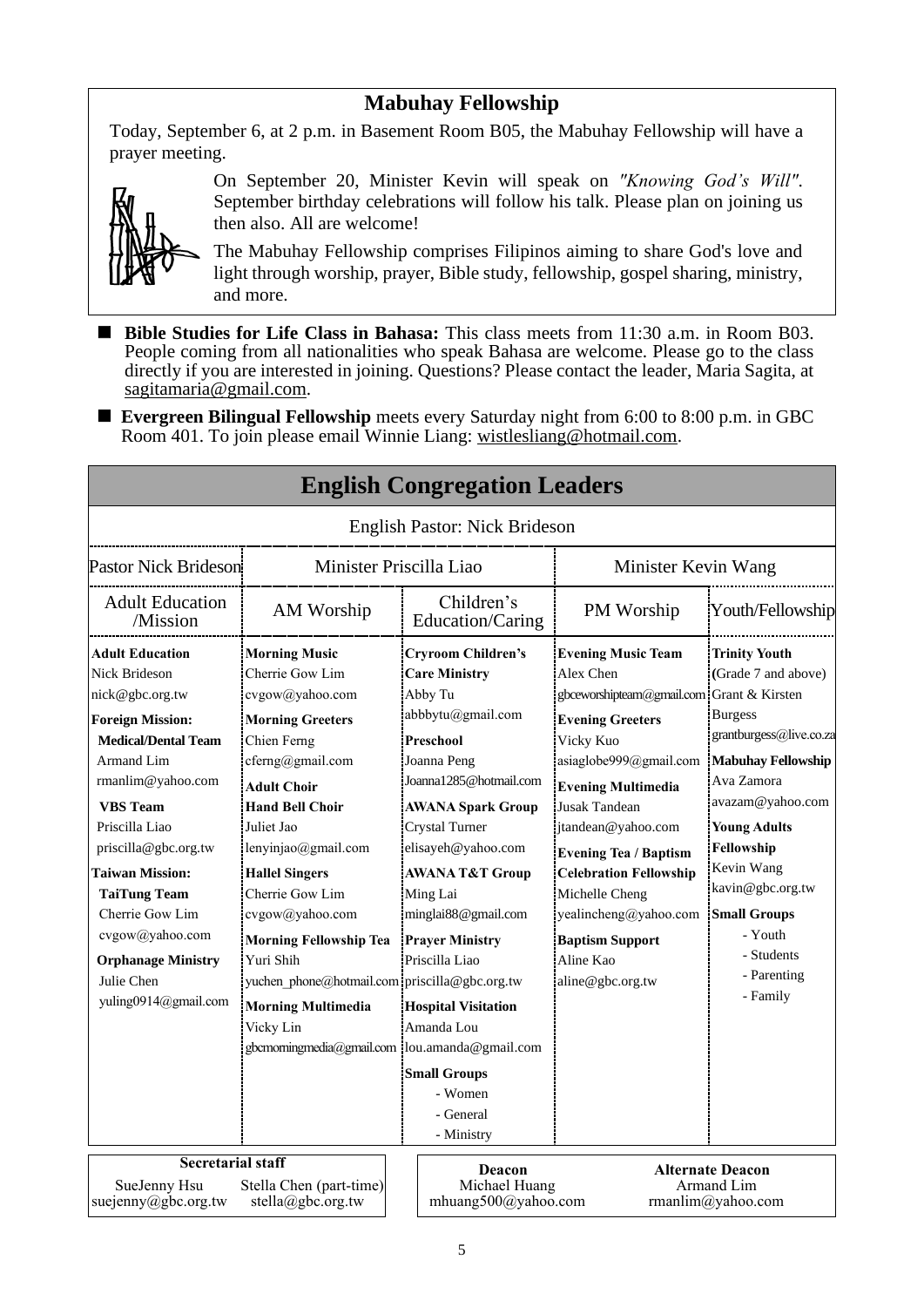| $\star\star$ Sunday School Information – Join a class directly $\star\star$ |                                            |                                    |                                                            |                                              |
|-----------------------------------------------------------------------------|--------------------------------------------|------------------------------------|------------------------------------------------------------|----------------------------------------------|
| <b>Class</b><br>Time & Room                                                 |                                            |                                    |                                                            |                                              |
| <b>Beginning Christian Life</b>                                             |                                            |                                    |                                                            | Going to both the                            |
| Alpha – New and non-Christians                                              | 11:30 a.m.                                 | Calvary Room                       |                                                            | <b>Calvary and</b><br><b>Mount of Olives</b> |
| Christianity 101 - required for baptism                                     | $11:30$ a.m.                               | <b>Mount of Olives</b>             |                                                            | rooms: Take the<br>stairs by the front       |
| <b>Maturing Christians</b>                                                  |                                            |                                    |                                                            | $\mathrm{d}\mathrm{esk}$ , 2.5th floor       |
|                                                                             | 9:00 a.m.                                  |                                    | Mount of Olives Room                                       |                                              |
| <b>Bible Studies for Life</b>                                               | 11:30 a.m.                                 | 5 classes:<br>Room B04<br>Room B05 | Room B03 - in Bahasa<br>WanFu 20 Room A<br>WanFu 20 Room C |                                              |
|                                                                             | $2:30$ p.m.                                | Room 306                           |                                                            |                                              |
|                                                                             | $4:00$ p.m.                                | On break                           |                                                            |                                              |
| <b>Youth: Grade 7 and above</b>                                             |                                            |                                    |                                                            |                                              |
| <b>Bible Studies for Life</b>                                               | 11:30 a.m.                                 |                                    | Room 405                                                   |                                              |
| <b>Children</b>                                                             |                                            |                                    |                                                            |                                              |
| Nursery - Age 3 and under                                                   | 11:20 a.m. - 12:50 p.m.                    |                                    | Kindergarten                                               |                                              |
| Preschool - Age 3 to 5                                                      | $11:40$ a.m. $-12:40$ p.m.                 |                                    | Room 403                                                   |                                              |
| $AWANA$ - Kindergarten ( $\pm \text{ff}$ ) to Grade 6                       | Rooms 401 / 404<br>11:30 a.m. $-1:00$ p.m. |                                    |                                                            |                                              |

| $\star \star$ Fellowships - Join a fellowship directly $\star \star$ |                                                   |            |  |
|----------------------------------------------------------------------|---------------------------------------------------|------------|--|
| <b>Fellowship</b><br>Time<br>Location                                |                                                   |            |  |
| Mabuhay                                                              | Sundays; $2:00 - 4:00$ p.m.                       | <b>B05</b> |  |
| Young Adults $(20 - 35 \text{ y.o.})$                                | $2nd \& 4th Saturdays$ ; 10:30 a.m. to 12:00 p.m. | WanFu 22   |  |

| $\star\star$ Small Groups – Contact the leader to join $\star\star$                                               |                                       |                                                          |                                                           |  |
|-------------------------------------------------------------------------------------------------------------------|---------------------------------------|----------------------------------------------------------|-----------------------------------------------------------|--|
| <b>Type</b>                                                                                                       | <b>Name</b>                           | Day/Time                                                 | <b>Contact Emails</b>                                     |  |
| <b>Students</b>                                                                                                   | <b>International Students Group</b>   | Friday<br>$7:30 - 9:00$ pm                               | WanFu 22A<br>cesaledro57@gmail.com                        |  |
| <b>Parenting</b>                                                                                                  | <b>Parenting Group</b>                | $2nd$ & 4 <sup>th</sup> Sunday<br>$11:30$ am $-12:30$ pm | GBC Room 402<br>rod_syverson@hotmail.com                  |  |
| Women                                                                                                             | Women's Group                         | $2nd$ & 4 <sup>th</sup> Saturday<br>$8:30 - 10:30$ am    | Near GBC<br>joeym.vanderwerf@gmail.com                    |  |
|                                                                                                                   | Salt & Light                          | Sunday<br>$1:30 - 3:00$ pm                               | <b>GBC Mount of Olives Room</b><br>paulhan2908@gmail.com  |  |
|                                                                                                                   | <b>Bilingual Interpretation Group</b> | Sunday<br>$2:00 - 4:00$ pm                               | GBC Room 303<br>cfindler@yahoo.com                        |  |
|                                                                                                                   | Crown of Beauty                       | Saturday<br>$2:00 - 4:00$ pm                             | <b>GBC Mount of Olives Room</b><br>clemence4261@gmail.com |  |
| <b>General</b>                                                                                                    | Thursday Night Bible<br>Study Group   | Thursday<br>$7:30 - 9:00$ pm                             | GBC Room 301<br>rod_syverson@hotmail.com                  |  |
|                                                                                                                   | NanGang Bible<br><b>Study Group</b>   | Friday<br>$7:00 - 9:30$ pm                               | NanGang<br>sagitamaria@gmail.com                          |  |
|                                                                                                                   | YungHe Bible Study Group              | Friday<br>$7:00-8:30$ pm                                 | YungHe<br>yedukondaluster@gmail.com                       |  |
|                                                                                                                   | HsinChu Bible Study Group             | Friday<br>$7:30 - 8:45$ pm                               | HsinChu<br>rmanlim@yahoo.com                              |  |
| <b>Ministry</b>                                                                                                   | <b>Hospital Visitation Group</b>      | Thursday<br>$1:30 - 2:30$ pm                             | Near GBC<br>lou.amanda@gmail.com                          |  |
| If you are interested in starting a new group,<br>please contact Minister Priscilla Liao at priscilla@gbc.org.tw. |                                       |                                                          |                                                           |  |